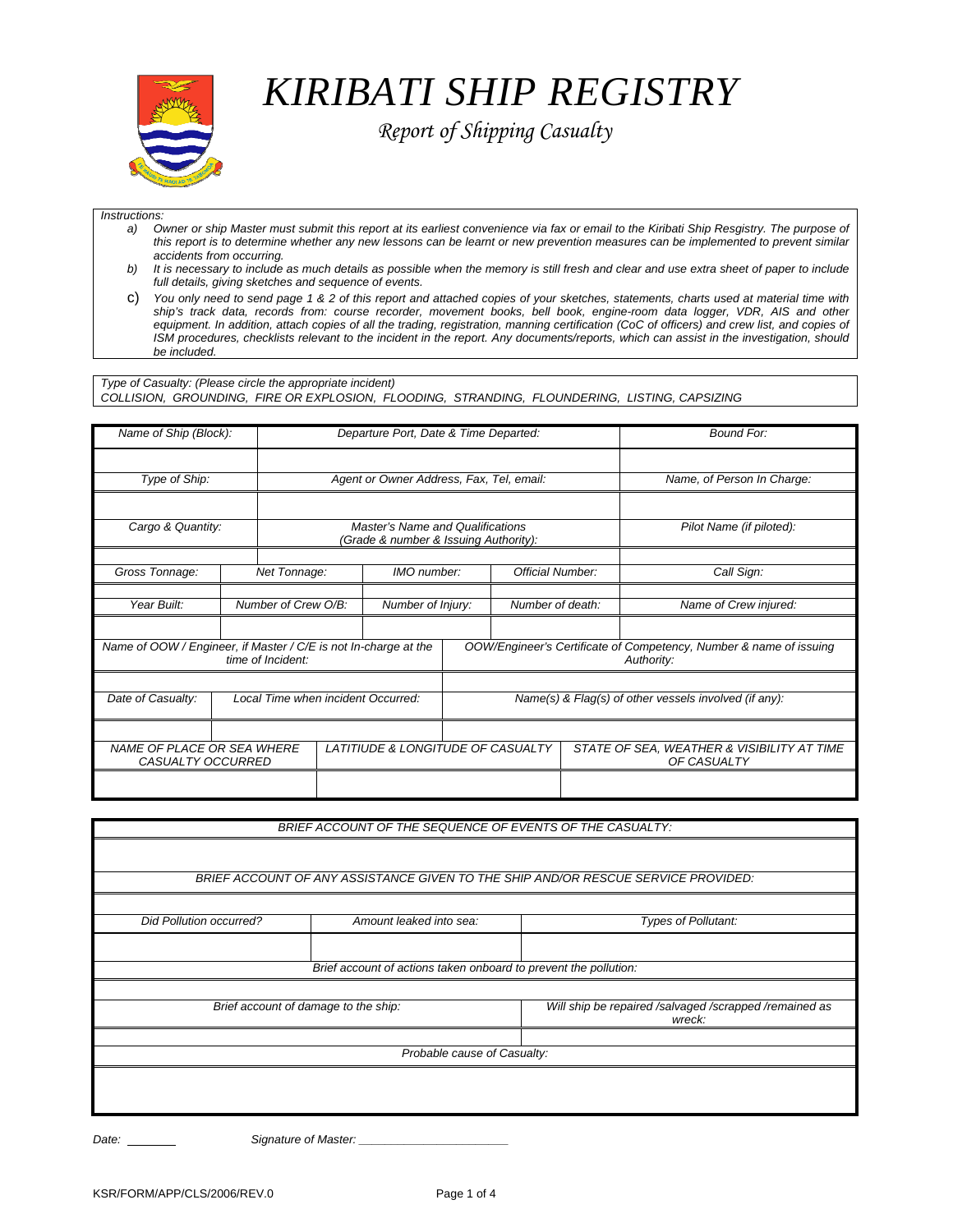# *Questionnaires for Collision:*

- *1. Were the target (s) tracked by ship's ARPA or plotted by Radar?*
- *2. Any indication of a collision provided by the above aids.*
- *3. What data were displayed by the ARPA (target's course, speed, CPA and warning)?*
- *4. Course and speed of own ship when the other was first observed.*
- *5. The bearing and range of target and time when first observed (visually or by radar).*
- *6. Types of lights or shapes when fist sighted visually and any changes thereafter?*
- *7. Time of changes to shape or lights?*
- *8. Any sound signals heard or made by own vessel?*
- *9. Types of action taken by target vessel such as time of alteration of speed and alteration of course, period from first sighted on radar/visually up to the time of collision.*
- *10. Types of action taken by own ships during the periods of close encounter up to the time of collision, giving the course, speed and the time the movements were executed.*
- *11. Status of own ships at the time of collision (engine stopped, or the speed if steaming, telegraph status, heading, and course steered and number of steering pumps running).*
- *12. Status of other ships at the time of collision (engine stopped, or the speed if steaming, telegraph status, heading, and course steered and number of steering pumps running).*
- *13. Actions taken after the collision and exchange of information.*
- *14. Details of the other ship such as Master's names, ship name, GT, types of ship, flag, cargo, damage details, pollution details, coming from, bound for, piloted, Port of Registry, IMO number, Call sign & etc.*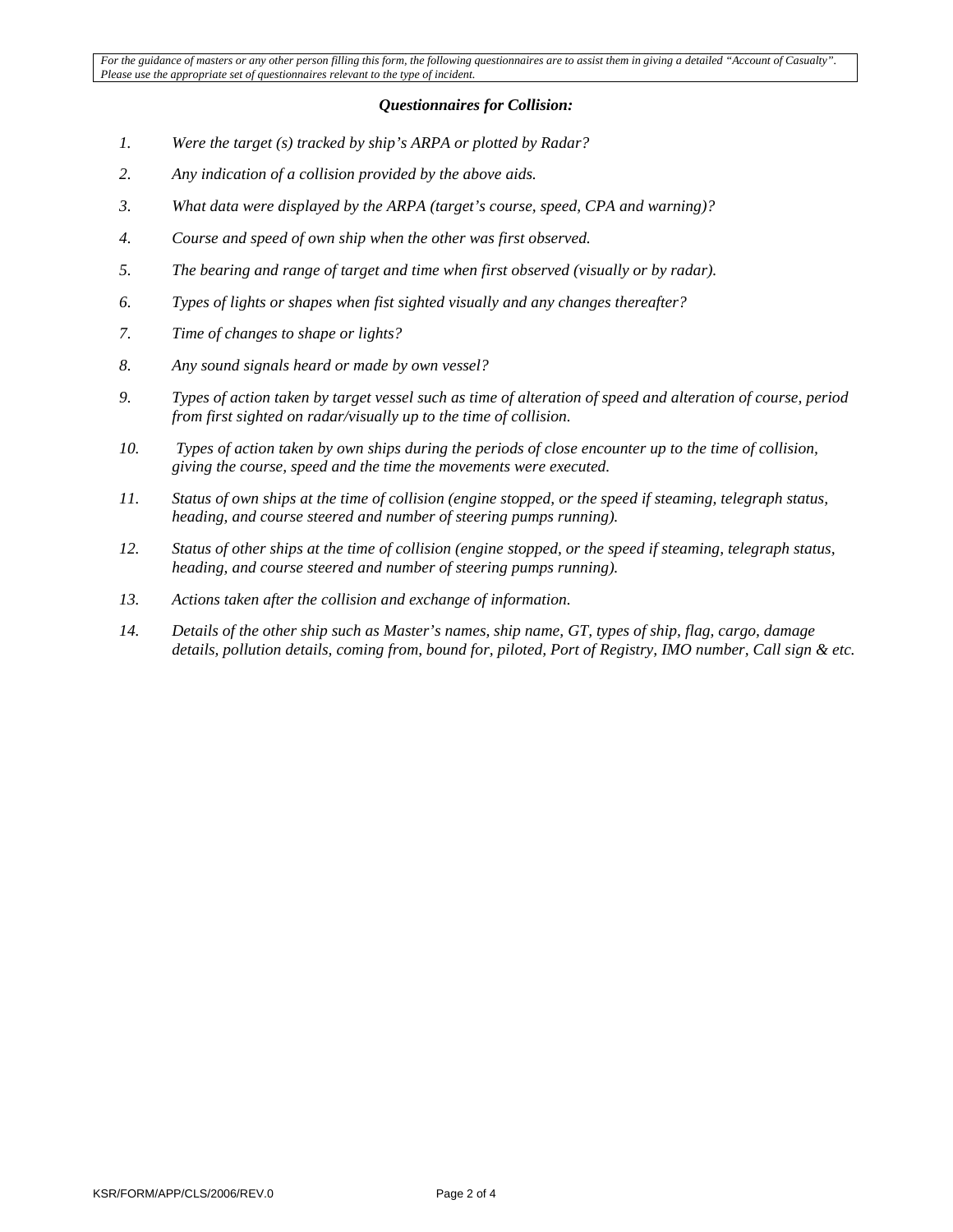### *Questionnaires for Grounding or Stranding:*

- *1. Who was having the con of the ship and how the ship's positions were plotted for the last hour before the grounding.*
- *2. The data abstract for the plotting of position. (Time, bearing and lat/long must be included).*
- *3. When were the last landmark sighted, such as beacon, buoys and at what time?*
- *4. Were the marks seen visually or by radar?*
- *5. Was the Echo Sounder running at the time of grounding?*
- *6. Course and speed of vessel prior to grounding and at the time of grounding.*
- *7. Manual or Auto Steering at the time of grounding?*
- *8. Title number, date and publisher of chart in use at the time of stranding and last correction made to the chart?*
- *9. Any equipment error and any correction applied? (Engine problem, Faulty steering, wrong input of data in GPS or data used for plotting position were wrong).*
- *10. Was the casualty due to uncharted object?*
- *11. Was there any pollution? State the types and quantity of pollutant released due to the grounding.*
- *12. Draught of vessel before and after the stranding.*
- *13. Action taken after the grounding and whether successful to re-float the vessel*
- *14. Any assistance rendered from outside and what are the types of assistance?*

#### *Questionnaires for Fire / Explosion:*

- *1. When and where did the fire started? (Location of fire).*
- *2. How, when and who detected the fire? (Visually or by alarm).*
- *3. Any hot works or cold works or other works being carried out at the place of fire?*
- *4. Previous works being carried out at the place of fire and how many hours ago?*
- *5. The actions taken after the fire was detected?*
- *6. Was the action effective?*
- *7. Any assistance rendered from outside and what types of assistance?*
- *8. What was the possible cause of the fire? (Electrical, overloading, hot works, explosive gas, cold works & etc).*
- *9. If explosion due to tank cleaning in cargo hold, please elaborate the sequence of checks and equipment used and whether inert gas was used.*
- *10. If explosion in engine room, please provide details of the equipment last serviced and what work was done on the machinery or equipment.*